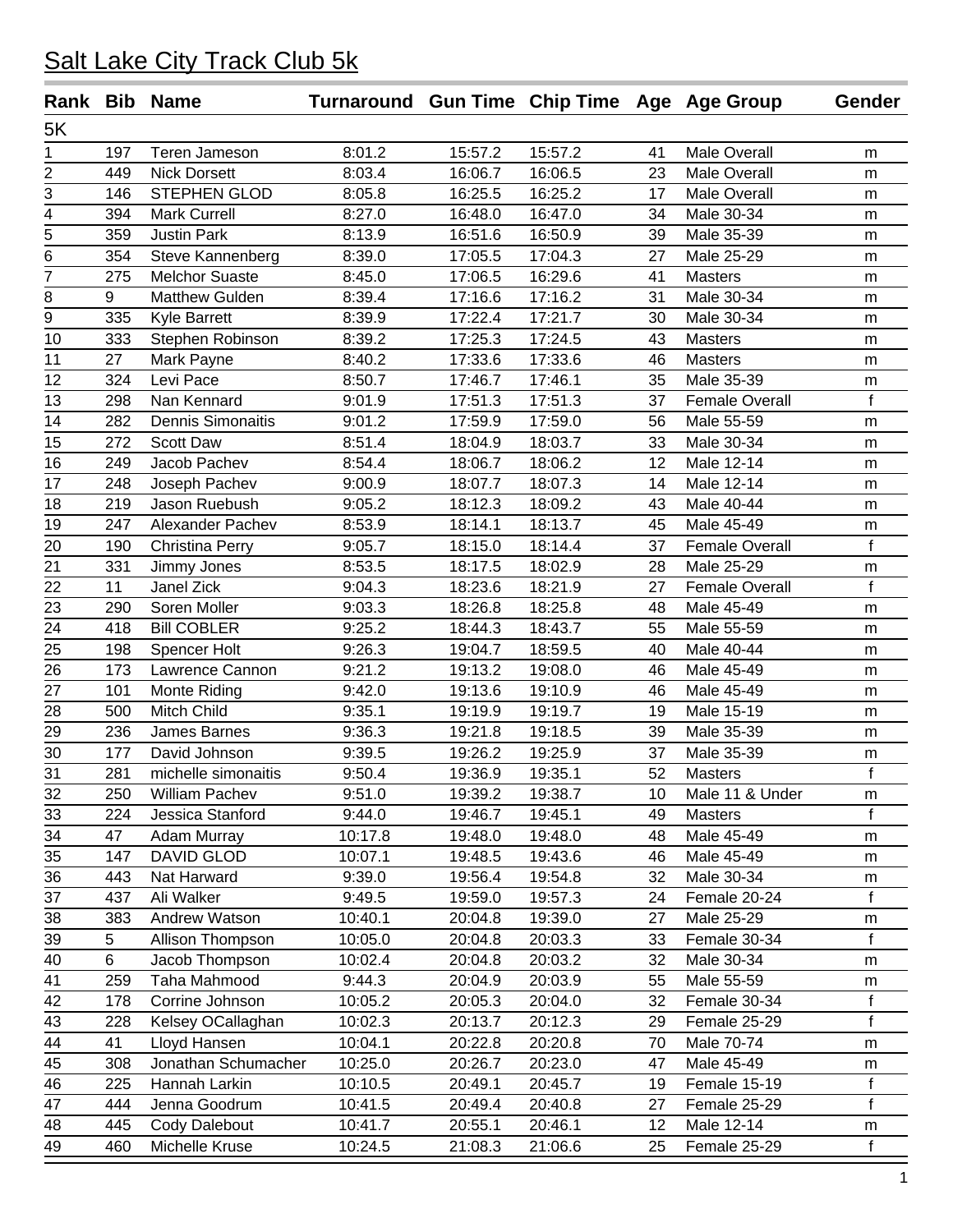|                 |                | Rank Bib Name           | Turnaround Gun Time Chip Time Age Age Group |         |         |    |                | Gender       |
|-----------------|----------------|-------------------------|---------------------------------------------|---------|---------|----|----------------|--------------|
| 50              | 393            | <b>Chase Murdock</b>    | 10:23.9                                     | 21:10.3 | 11:42.9 | 29 | Male 25-29     | m            |
| 51              | 368            | Anne Ruminski           | 10:22.8                                     | 21:12.7 | 21:11.4 | 37 | Female 35-39   | f            |
| 52              | 406            | Kathryn Throolin        | 10:28.6                                     | 21:30.1 | 21:27.5 | 41 | <b>Masters</b> | $\mathsf f$  |
| 53              | 251            | Meg Peterson            | 10:47.8                                     | 21:33.0 | 21:27.9 | 36 | Female 35-39   | $\mathsf{f}$ |
| $\overline{54}$ | 400            | Reese Thorne            |                                             | 21:45.3 |         | 14 | Wheelchair     | m            |
| 55              | 92             | Michael Laputka         | 10:58.0                                     | 21:45.4 | 21:38.8 | 53 | Male 50-54     | m            |
| 56              | 421            | Zach Talley             | 11:20.9                                     | 21:45.4 | 21:38.6 | 34 | Male 30-34     | m            |
| 57              | 279            | Eric Oler               | 10:51.6                                     | 21:51.5 | 21:42.7 | 40 | Male 40-44     | m            |
| 58              | 191            | Sandy Richman           | 11:03.3                                     | 21:52.5 | 21:39.6 | 41 | Male 40-44     | m            |
| 59              | 194            | <b>Hershel Lackey</b>   | 10:53.3                                     | 21:58.7 | 21:50.7 | 34 | Male 30-34     | m            |
| 60              | 401            | Alaina Smith            | 11:17.8                                     | 22:05.5 | 21:40.6 | 28 | Female 25-29   | f            |
| 61              | 70             | <b>Reed Bramble</b>     | 10:57.9                                     | 22:06.9 | 22:00.7 | 28 | Male 25-29     | m            |
| 62              | 294            | Cameron Anthony         | 11:15.2                                     | 22:08.5 | 21:52.0 | 43 | Male 40-44     | m            |
| 63              | 31             | <b>Klaus Bielefeldt</b> | 10:55.7                                     | 22:12.4 | 22:09.6 | 59 | Male 55-59     | m            |
| 64              | 49             | Mike Schouten           | 11:14.5                                     | 22:16.5 | 22:10.5 | 54 | Male 50-54     | m            |
| 65              | 246            | Sean Good               | 11:36.2                                     | 22:29.3 | 22:10.2 | 32 | Male 30-34     | m            |
| 66              | 293            | <b>Clark Moser</b>      | 11:37.7                                     | 22:29.4 | 22:01.7 | 30 | Male 30-34     | m            |
| 67              | 334            | Lindsey Bauman          | 11:11.6                                     | 22:29.9 | 22:25.9 | 29 | Female 25-29   | $\mathsf f$  |
| 68              | 292            | Kara Shelley            | 11:21.9                                     | 22:32.3 | 22:28.4 | 40 | Female 40-44   | $\mathsf f$  |
| 69              | 69             | Karina Voggel           | 11:16.3                                     | 22:36.0 | 22:33.8 | 29 | Female 25-29   | $\mathsf f$  |
| 70              | 283            | Karen Hinkle            | 11:23.3                                     | 22:41.3 | 22:37.6 | 35 | Female 35-39   | $\mathsf{f}$ |
| 71              | 440            | Jacob Jones             | 11:05.7                                     | 22:42.2 | 22:31.9 | 24 | Male 20-24     | m            |
| 72              | 355            | MaryLyn Schmidt         | 11:28.5                                     | 22:43.6 | 22:40.5 | 51 | Female 50-54   | f            |
| 73              | 265            | Kyle Jenks              | 11:16.8                                     | 22:48.6 | 22:39.7 | 29 | Male 25-29     | m            |
| 74              | 161            | Gemma Carlaw            | 11:26.3                                     | 22:53.2 | 22:38.8 | 37 | Female 35-39   | f            |
| 75              | 382            | Mel Lemon               | 11:45.3                                     | 22:59.8 | 22:55.7 | 59 | Male 55-59     | m            |
| 76              | 235            | <b>Daniel Fritz</b>     | 11:15.8                                     | 23:01.7 | 22:45.1 | 26 | Male 25-29     | m            |
| $\overline{77}$ | 380            | Erin Allen              | 11:44.4                                     | 23:03.5 | 22:57.4 | 14 | Female 12-14   | $\mathsf{f}$ |
| 78              | 322            | Aaron Spilker           | 11:43.3                                     | 23:05.5 | 23:03.4 | 55 | Male 55-59     | m            |
| 79              | 257            | <b>Todd Richman</b>     | 12:12.6                                     | 23:06.0 | 22:27.3 | 49 | Male 45-49     | m            |
| 80              | 300            | <b>Patrick Hall</b>     | 11:48.9                                     | 23:07.4 | 22:55.7 | 36 | Male 35-39     | m            |
| 81              | 276            | Kristyn Mittelstaedt    | 11:22.7                                     | 23:15.1 | 23:12.7 | 40 | Female 40-44   | f            |
| $\overline{82}$ | 140            | Lorena Bush             | 11:35.6                                     | 23:19.4 | 23:14.6 | 40 | Female 40-44   | T            |
| 83              | 285            | Jenny Falk              | 12:09.8                                     | 23:19.8 | 23:02.8 | 30 | Female 30-34   | f            |
| 84              | 201            | <b>Chris Kleine</b>     | 11:56.7                                     | 23:28.1 | 23:04.7 | 49 | Male 45-49     | m            |
| 85              | $\overline{4}$ | Felipe Moreira          | 12:06.4                                     | 23:38.1 | 22:44.9 | 38 | Male 35-39     | m            |
| 86              | 454            | <b>Charles Winters</b>  | 12:01.7                                     | 23:45.0 | 23:23.8 | 14 | Male 12-14     | m            |
| 87              | 237            | Michael Scheidler       | 12:16.1                                     | 23:45.1 | 23:06.6 | 29 | Male 25-29     | m            |
| 88              | 130            | Sue Pope                | 12:12.0                                     | 23:50.3 | 23:37.2 | 57 | Female 55-59   | f            |
| 89              | 61             | Jennifer Hill           | 12:04.7                                     | 23:50.5 | 23:36.1 | 31 | Female 30-34   | f            |
| 90              | 48             | Kerry Jones             | 12:04.5                                     | 23:52.5 | 23:37.8 | 40 | Female 40-44   | f            |
| 91              | 34             | Alan Romney             | 12:17.5                                     | 23:54.8 | 23:17.1 | 32 | Male 30-34     | m            |
| 92              | 269            | <b>ALFREDO PEREIRA</b>  | 11:55.4                                     | 23:57.2 | 23:52.3 | 58 | Male 55-59     | m            |
| 93              | 67             | Chris Gulden            | 11:36.9                                     | 24:01.5 | 23:56.0 | 41 | Male 40-44     | m            |
| 94              | 38             | Amy Hoyt                | 12:05.8                                     | 24:04.9 | 23:58.8 | 47 | Female 45-49   | f            |
| 95              | 381            | Norlando Gomez          | 12:24.0                                     | 24:08.4 | 23:43.4 | 57 | Male 55-59     | m            |
| 96              | $\mathbf 1$    | Duane Huffman           | 12:17.2                                     | 24:12.0 | 23:50.2 | 38 | Male 35-39     | m            |
| 97              | 420            | Angelica Andrade        | 12:16.7                                     | 24:12.1 | 23:54.5 | 34 | Female 30-34   | $\mathsf{f}$ |
| 98              | 438            | Cade Grace              | 11:06.2                                     | 24:13.1 | 24:03.2 | 24 | Male 20-24     | m            |
| 99              | 115            | Anita Stika             | 11:52.5                                     | 24:20.0 | 24:17.0 | 56 | Female 55-59   | f            |
|                 |                |                         |                                             |         |         |    |                |              |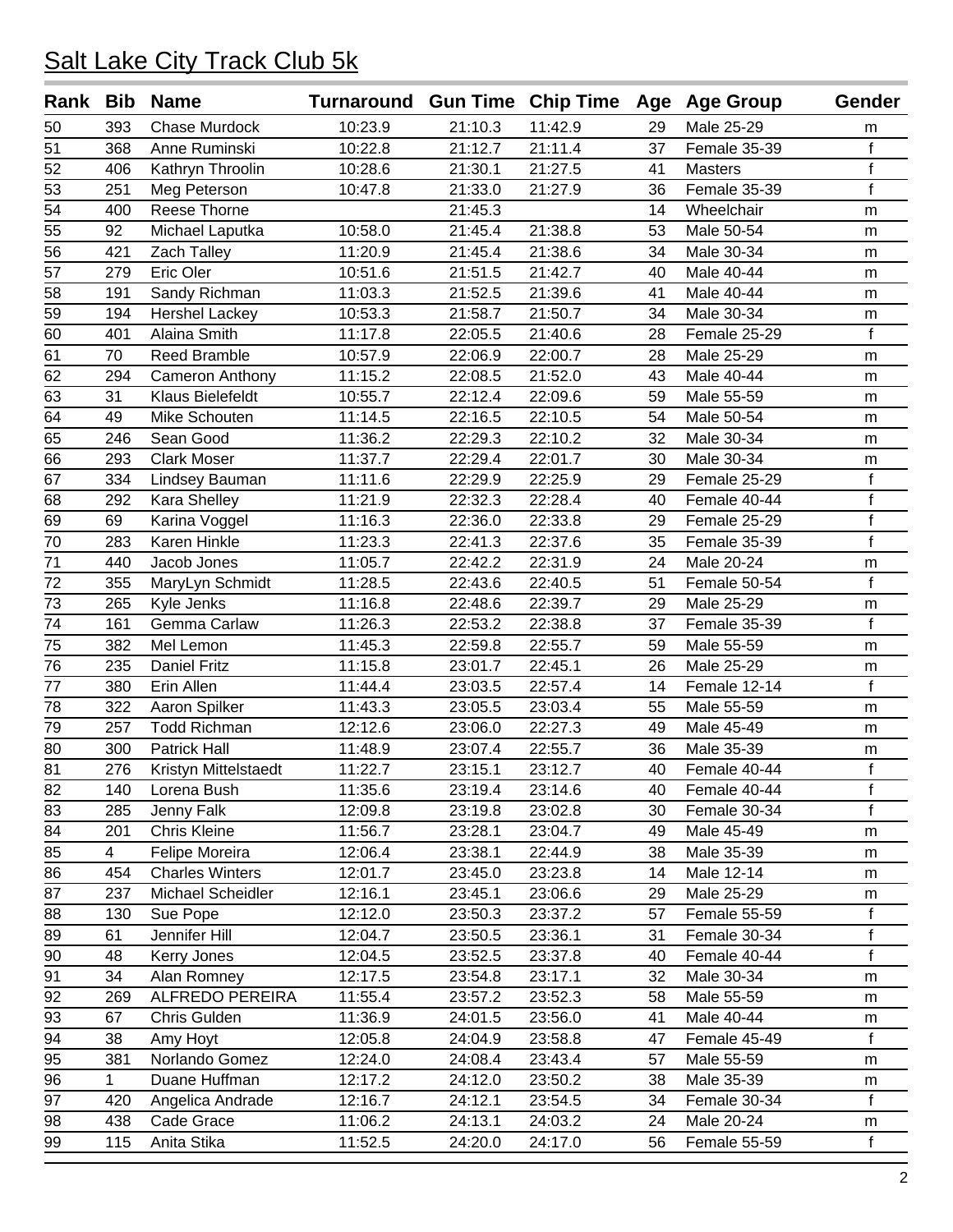| Rank Bib |     | <b>Name</b>              | Turnaround Gun Time Chip Time Age Age Group |         |         |    |                   | Gender         |
|----------|-----|--------------------------|---------------------------------------------|---------|---------|----|-------------------|----------------|
| 100      | 199 | <b>Donald Hinks</b>      | 12:33.4                                     | 24:21.3 | 24:10.6 | 50 | Male 50-54        | m              |
| 101      | 433 | Ivan Murray              | 12:05.5                                     | 24:22.1 | 23:53.3 | 44 | Male 40-44        | m              |
| 102      | 211 | Kyle Ethelbah            | 12:03.0                                     | 24:27.6 | 23:48.7 | 44 | Male 40-44        | m              |
| 103      | 442 | Doug Barker              | 12:14.4                                     | 24:32.4 | 24:28.5 | 61 | Male 60-64        | m              |
| 104      | 62  | John Hill                | 12:30.7                                     | 24:34.1 | 24:19.5 | 30 | Male 30-34        | ${\sf m}$      |
| 105      | 223 | <b>Bram Gustin</b>       | 12:10.5                                     | 24:36.5 | 24:35.1 | 13 | Male 12-14        | m              |
| 106      | 450 | stanley sadler           | 12:11.2                                     | 24:36.5 | 24:28.8 | 19 | Male 15-19        | m              |
| 107      | 50  | Liza Birkinshaw          | 13:08.4                                     | 24:44.4 | 24:34.7 | 23 | Female 20-24      | $\mathbf f$    |
| 108      | 295 | Justin Ferguson          | 12:36.7                                     | 24:45.7 | 24:35.3 | 40 | Male 40-44        | m              |
| 109      | 385 | <b>Charlie Messerian</b> | 12:18.6                                     | 24:51.1 | 24:31.3 | 45 | Male 45-49        | m              |
| 110      | 321 | Ferrin Nash              | 12:21.0                                     | 24:54.6 | 24:46.3 | 34 | Female 30-34      | $\mathbf f$    |
| 111      | 301 | Peter Frech              | 13:01.8                                     | 25:07.1 | 24:44.9 | 53 | Male 50-54        | m              |
| 112      | 144 | Chris Holmquist          | 12:34.1                                     | 25:07.8 | 24:59.0 | 58 | Male 55-59        | m              |
| 113      | 51  | Luke Johnson             | 12:50.3                                     | 25:10.3 | 24:25.2 | 38 | Male 35-39        | m              |
| 114      | 80  | Meryl Call               | 12:30.2                                     | 25:11.9 | 25:01.1 | 31 | Female 30-34      | f              |
| 115      | 376 | <b>Missy Bird</b>        | 12:56.4                                     | 25:12.4 | 24:46.2 | 32 | Female 30-34      | f              |
| 116      | 111 | David Strahan            | 12:47.0                                     | 25:12.5 | 24:47.8 | 43 | Clydesdale Master | m              |
| 117      | 77  | Jeremy Checketts         | 12:19.3                                     | 25:13.0 | 25:07.5 | 42 | Male 40-44        | m              |
| 118      | 45  | Lauren Sheehan           | 12:34.3                                     | 25:13.8 | 25:05.6 | 28 | Female 25-29      | $\mathbf f$    |
| 119      | 203 | Eric Moon                | 13:06.9                                     | 25:17.6 | 25:03.8 | 39 | Male 35-39        | m              |
| 120      | 263 | Scott Bagley             | 14:03.7                                     | 25:22.0 | 24:33.6 | 36 | Male 35-39        | m              |
| 121      | 109 | Shena Switzer            | 13:03.4                                     | 25:22.9 | 24:58.4 | 36 | Female 35-39      | $\mathsf f$    |
| 122      | 227 | Katie Potter             | 12:29.4                                     | 25:26.9 | 25:22.9 | 35 | Female 35-39      | $\overline{f}$ |
| 123      | 347 | Johnny Le                | 13:01.3                                     | 25:29.6 | 25:12.7 | 25 | Male 25-29        | m              |
| 124      | 402 | <b>Bronwyn Powell</b>    | 12:44.0                                     | 25:31.0 | 25:26.2 | 46 | Female 45-49      | $\mathbf f$    |
| 125      | 446 | Maddox Dalebout          | 12:46.6                                     | 25:32.4 | 25:22.8 | 9  | Male 11 & Under   | m              |
| 126      | 243 | <b>Brent King</b>        | 13:11.2                                     | 25:33.6 | 24:59.1 | 47 | Clydesdale Master | m              |
| 127      | 345 | Chad Holbrook            | 13:20.8                                     | 25:34.8 | 25:17.5 | 31 | Male 30-34        | m              |
| 128      | 332 | <b>Tina Willson</b>      | 12:51.2                                     | 25:36.7 | 25:29.2 | 39 | Female 35-39      | f              |
| 129      | 361 | Christopher Kovac        | 12:29.3                                     | 25:37.1 | 25:25.8 | 41 | Male 40-44        | m              |
| 130      | 171 | <b>JR PEREIRA</b>        | 12:32.8                                     | 25:45.8 | 25:39.3 | 56 | Male 55-59        | m              |
| 131      | 37  | Marie Mullen             | 13:11.2                                     | 25:48.2 | 25:41.4 | 47 | Female 45-49      | f              |
| 132      | 24  | Theo Evans               | 12:48.0                                     | 25:49.2 | 25:38.4 | 13 | Male 12-14        | m              |
| 133      | 213 | Roger Butikofer          | 12:57.1                                     | 25:51.5 | 25:25.1 | 56 | Male 55-59        | m              |
| 134      | 185 | <b>Michael Stanley</b>   | 12:55.1                                     | 25:51.7 | 25:38.7 | 45 | Male 45-49        | m              |
| 135      | 458 | <b>Todd Child</b>        | 13:13.7                                     | 25:54.4 | 25:20.6 | 56 | Male 55-59        | m              |
| 136      | 315 | Josh Moffitt             | 12:28.8                                     | 25:55.6 | 25:41.2 | 34 | Male 30-34        | m              |
| 137      | 131 | Edyta McQueen            | 13:00.6                                     | 25:58.4 | 25:53.1 | 41 | Female 40-44      | f              |
| 138      | 176 | Camille Ollis            | 13:11.0                                     | 25:58.4 | 25:50.0 | 40 | Female 40-44      | f              |
| 139      | 312 | Demetrio Cabanillas      | 12:58.3                                     | 26:04.0 | 25:46.2 | 64 | Male 60-64        | m              |
| 140      | 74  | Jill Wilson              | 13:16.7                                     | 26:08.2 | 25:55.9 | 55 | Female 55-59      | f              |
| 141      | 12  | Lisa Carlsen             | 13:23.1                                     | 26:11.2 | 25:48.5 | 39 | Athena            | $\mathsf f$    |
| 142      | 87  | Ben J. Chacon            | 13:40.2                                     | 26:14.5 | 25:50.0 | 38 | Clydesdale        | m              |
| 143      | 23  | Anne Evans               | 13:07.2                                     | 26:14.7 | 26:03.6 | 45 | Female 45-49      | f              |
| 144      | 291 | Van Reese                | 13:58.8                                     | 26:28.7 | 26:04.2 | 57 | Male 55-59        | m              |
| 145      | 267 | Polly Harris             | 13:44.4                                     | 26:29.9 | 26:07.9 | 52 | Female 50-54      | f              |
| 146      | 240 | Macie Gustin             | 12:54.3                                     | 26:31.9 | 26:23.8 | 10 | Female 11 & Under | f              |
| 147      | 150 | Karen Nabity             | 13:25.7                                     | 26:36.9 | 26:27.4 | 57 | Female 55-59      | f              |
| 148      | 82  | Gary Ladle               | 13:24.4                                     | 26:44.1 | 26:40.6 | 72 | Male 70-74        | m              |
| 149      | 268 | <b>Brandon Jones</b>     | 13:36.2                                     | 27:03.9 | 26:42.5 | 46 | Clydesdale Master | m              |
|          |     |                          |                                             |         |         |    |                   |                |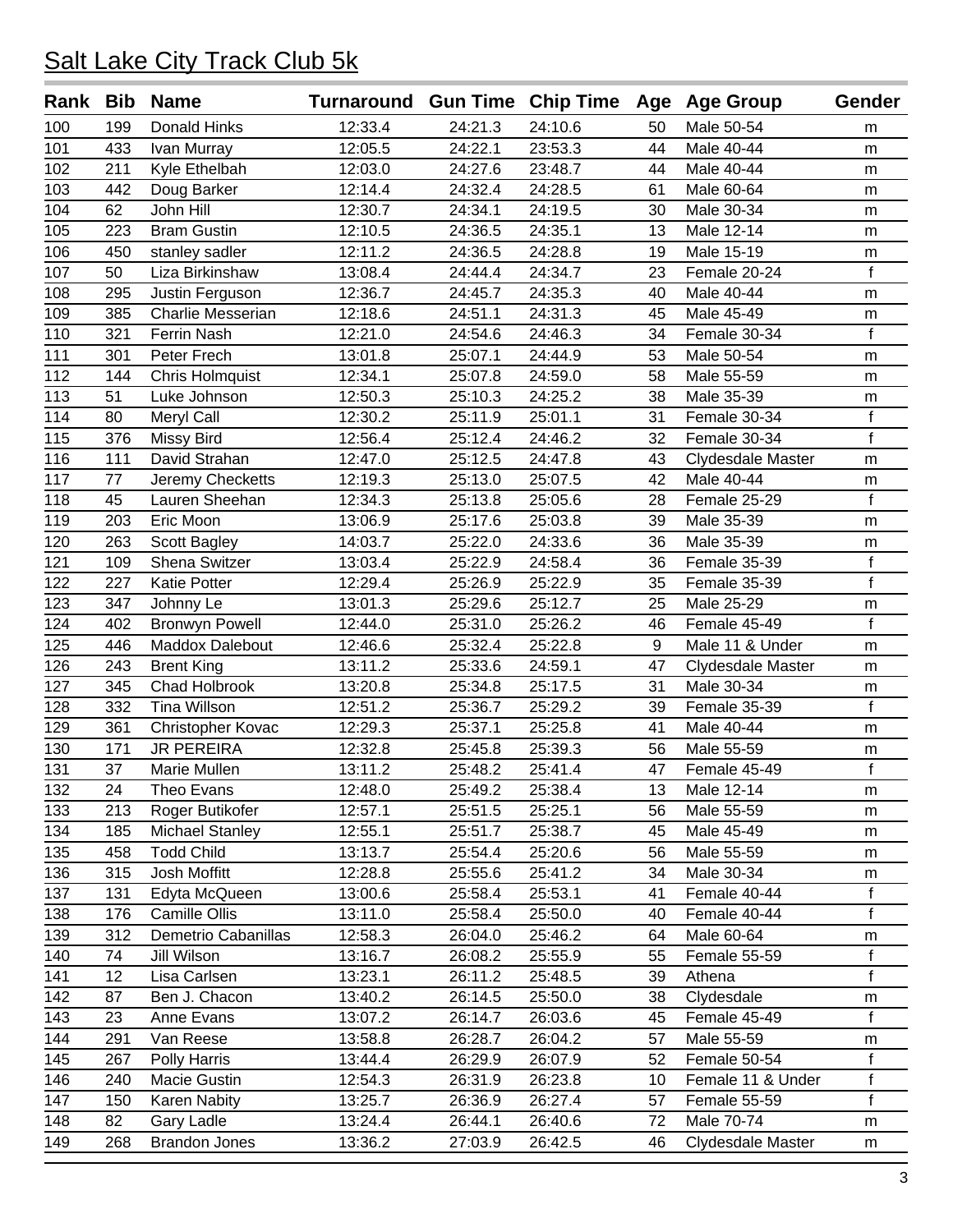| Rank Bib |                | <b>Name</b>              | Turnaround Gun Time Chip Time Age Age Group |         |         |    |                   | Gender       |
|----------|----------------|--------------------------|---------------------------------------------|---------|---------|----|-------------------|--------------|
| 150      | 98             | <b>Robert Lewis</b>      | 14:43.9                                     | 27:14.6 | 26:33.7 | 22 | Male 20-24        | m            |
| 151      | 343            | Kari Murray              | 13:45.8                                     | 27:15.5 | 26:52.9 | 46 | Female 45-49      | $\mathbf f$  |
| 152      | 214            | Jed Patton               |                                             | 27:17.4 | 26:56.8 | 39 | Male 35-39        | m            |
| 153      | 314            | Kayden Schutz            | 13:20.2                                     | 27:21.3 | 27:19.7 | 10 | Male 11 & Under   | m            |
| 154      | 379            | Kelly Allen              | 13:46.6                                     | 27:22.7 | 26:55.5 | 42 | Female 40-44      | $\mathbf f$  |
| 155      | 81             | <b>Wade Miller</b>       | 14:13.8                                     | 27:26.3 | 27:00.7 | 53 | Male 50-54        | m            |
| 156      | 16             | Liz Jensen               | 14:06.9                                     | 27:28.1 | 26:55.4 | 55 | Female 55-59      | f            |
| 157      | 14             | Earl Dyer                | 14:12.6                                     | 27:28.3 | 27:14.2 | 38 | Clydesdale        | m            |
| 158      | 118            | Victor Villarreal        | 13:54.9                                     | 27:30.1 | 27:23.7 | 43 | Male 40-44        | m            |
| 159      | 117            | <b>Heather Price</b>     | 14:13.1                                     | 27:31.6 | 27:09.1 | 42 | Female 40-44      | $\mathbf f$  |
| 160      | 409            | Dale Oakeson             | 13:45.2                                     | 27:32.4 | 27:22.4 | 60 | Male 60-64        | m            |
| 161      | 432            | Joel Huntington          | 13:47.9                                     | 27:35.7 | 27:17.8 | 47 | Clydesdale Master | m            |
| 162      | 373            | <b>Corinne Hardy</b>     | 13:34.9                                     | 27:39.0 | 27:28.7 | 60 | Female 60-64      | f            |
| 163      | 329            | David Holt               | 14:00.9                                     | 27:42.2 | 27:02.9 | 60 | Male 60-64        | m            |
| 164      | 410            | Callie Stillman          | 14:07.7                                     | 27:45.1 | 27:35.1 | 33 | Female 30-34      | $\mathbf f$  |
| 165      | 448            | james varney             | 13:14.9                                     | 27:48.9 | 27:32.9 | 38 | Male 35-39        | m            |
| 166      | 96             | <b>Elizabeth Starley</b> | 13:32.2                                     | 27:50.1 | 27:44.3 | 38 | Female 35-39      | $\mathsf{f}$ |
| 167      | 262            | Heidi Bagley             | 14:52.0                                     | 27:54.4 | 27:06.2 | 31 | Female 30-34      | $\mathsf f$  |
| 168      | 372            | <b>JONI HEMOND</b>       | 14:51.7                                     | 27:54.7 | 27:06.2 | 45 | Female 45-49      | $\mathsf f$  |
| 169      | 229            | Hilari Jones             | 14:09.6                                     | 27:59.1 | 27:36.0 | 47 | Female 45-49      | $\mathbf{f}$ |
| 170      | 112            | Phil Krippner            | 14:01.8                                     | 28:01.1 | 27:34.4 | 55 | Clydesdale Master | m            |
| 171      | 122            | Frances Siniscalchi      | 14:01.8                                     | 28:01.2 | 27:34.6 | 57 | Female 55-59      | $\mathsf{f}$ |
| 172      | 137            | Elijah Wood              | 13:58.2                                     | 28:02.3 | 27:35.2 | 41 | Clydesdale Master | m            |
| 173      | 40             | Cathie Carlson           | 14:32.8                                     | 28:04.0 | 27:53.5 | 62 | Female 60-64      | f            |
| 174      | 371            | <b>Carlos Mariscal</b>   | 12:49.9                                     | 28:04.9 | 28:01.8 | 31 | Male 30-34        | m            |
| 175      | 184            | <b>Betty Winters</b>     | 14:11.5                                     | 28:08.1 | 27:46.6 | 55 | Female 55-59      | $\mathsf f$  |
| 176      | 390            | Frances Delgado          | 13:39.0                                     | 28:12.1 | 28:08.5 | 37 | Female 35-39      | $\mathsf{f}$ |
| 177      | 86             | <b>Tracy Chorn</b>       | 14:42.4                                     | 28:12.7 | 28:05.0 | 54 | Female 50-54      | $\mathsf f$  |
| 178      | 75             | Kristy Ashby             | 13:53.6                                     | 28:13.9 | 28:04.3 | 41 | Female 40-44      | $\mathsf{f}$ |
| 179      | 83             | <b>Brad Squire</b>       | 14:43.7                                     | 28:14.8 | 27:46.7 | 63 | Male 60-64        | m            |
| 180      | 78             | Amy Jefferson            | 14:47.4                                     | 28:17.3 | 28:09.6 | 27 | Athena            | $\mathsf{f}$ |
| 181      | 222            | <b>Rachel Gustin</b>     | 14:03.4                                     | 28:20.8 | 28:13.3 | 40 | Female 40-44      | f            |
| 182      | 149            | Nathan Nelson            | 14:46.7                                     | 28:27.2 | 28:06.4 | 44 | Male 40-44        | m            |
| 183      | 434            | Anastasia Lamb           | 14:30.4                                     | 28:32.4 | 28:24.2 | 43 | Female 40-44      | $\mathsf{f}$ |
| 184      | $\overline{7}$ | <b>Eric Goeller</b>      | 13:56.7                                     | 28:36.0 | 28:19.8 | 46 | Male 45-49        | m            |
| 185      | 386            | <b>Richard Street</b>    | 14:23.7                                     | 28:36.9 | 28:21.2 | 63 | Male 60-64        | m            |
| 186      | 369            | Patrick Johnson          | 14:16.0                                     | 28:43.7 | 28:08.5 | 35 | Male 35-39        | m            |
| 187      | 303            | <b>Rufus Cox</b>         | 13:18.2                                     | 28:45.2 | 28:31.2 | 11 | Male 11 & Under   | m            |
| 188      | 302            | Graeme Cox               | 13:17.7                                     | 28:45.2 | 28:31.6 | 46 | Male 45-49        | m            |
| 189      | 352            | Gary Freedman            | 15:13.2                                     | 28:47.2 | 27:46.5 | 59 | Clydesdale Master | m            |
| 190      | 238            | Gabriel Israele          | 14:43.1                                     | 28:47.9 | 28:39.2 | 30 | Male 30-34        | m            |
| 191      | 417            | Breanna Brannan          | 15:08.3                                     | 28:55.1 | 28:36.6 | 26 | Female 25-29      | f            |
| 192      | 364            | Raymond Park             | 15:01.8                                     | 29:06.6 | 28:27.8 | 51 | Male 50-54        | m            |
| 193      | 58             | Adam Jacobsen            | 15:11.6                                     | 29:07.1 | 28:27.4 | 52 | Male 50-54        | m            |
| 194      | 327            | James Gramse             | 15:16.4                                     | 29:08.3 | 28:55.9 | 36 | Male 35-39        | m            |
| 195      | 286            | Jose Rodriguez           | 14:59.6                                     | 29:08.3 | 28:13.1 | 49 | Male 45-49        | m            |
| 196      | 287            | Leslie Ayllon            | 15:01.2                                     | 29:08.6 | 28:11.5 | 40 | Female 40-44      | f            |
| 197      | 439            | Keith Anderson           | 14:00.6                                     | 29:19.0 | 29:13.0 | 47 | Male 45-49        | m            |
| 198      | 310            | <b>Jill Hartey</b>       | 14:22.5                                     | 29:28.4 | 29:22.9 | 49 | Female 45-49      | f            |
| 199      | 215            | scott wilson             | 14:35.2                                     | 29:32.0 | 29:09.6 | 49 | Clydesdale Master | m            |
|          |                |                          |                                             |         |         |    |                   |              |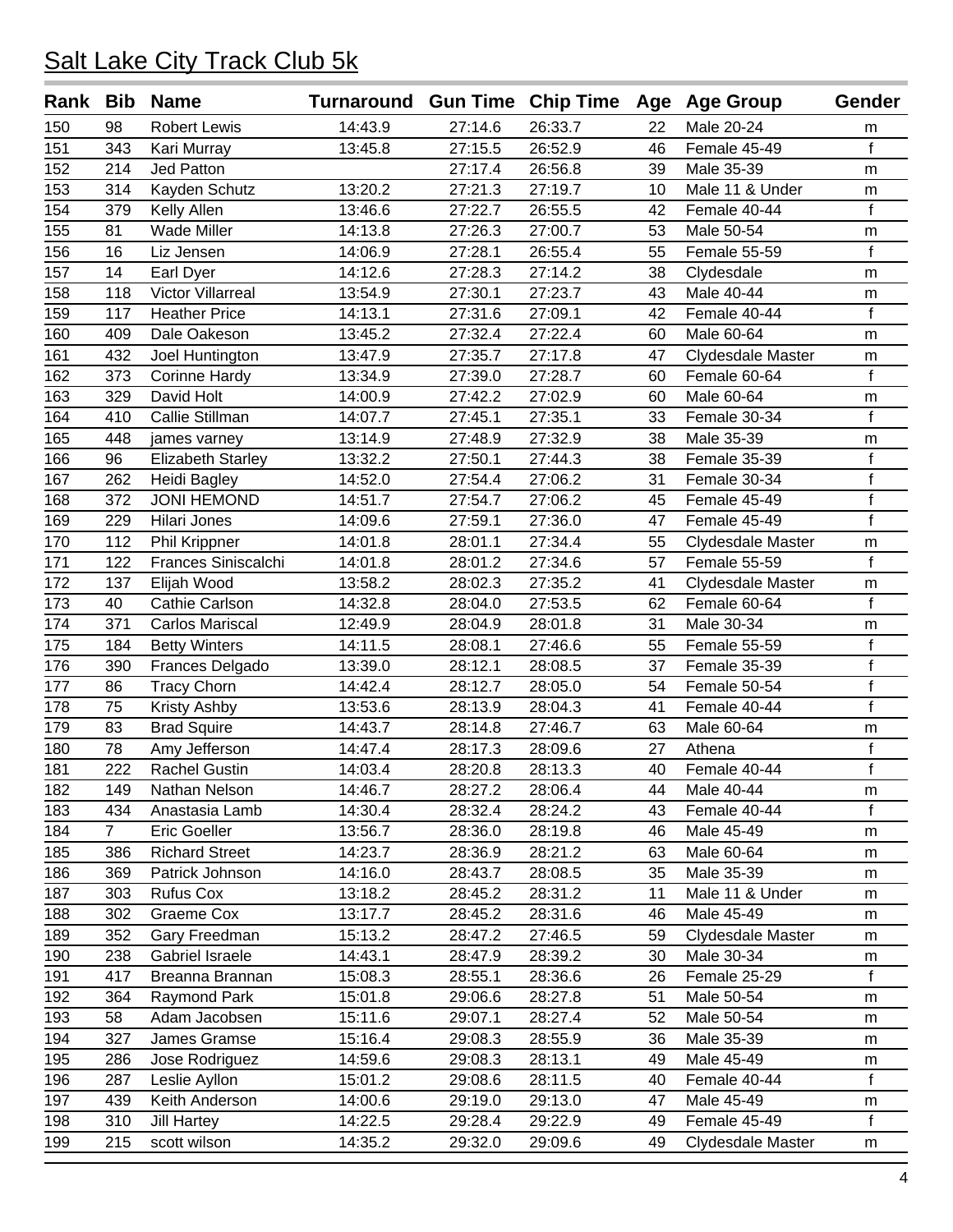| Rank Bib |     | <b>Name</b>             | Turnaround Gun Time Chip Time Age Age Group |         |         |    |                   | Gender       |
|----------|-----|-------------------------|---------------------------------------------|---------|---------|----|-------------------|--------------|
| 200      | 71  | Kimberly Brown          | 15:34.2                                     | 29:32.7 | 28:33.7 | 34 | Female 30-34      | f            |
| 201      | 239 | Karla Coleman           | 15:10.9                                     | 29:34.5 | 28:42.1 | 50 | Female 50-54      | f            |
| 202      | 405 | Rochelle Hardman        | 14:46.6                                     | 29:37.2 | 29:23.4 | 43 | Female 40-44      | $\mathsf f$  |
| 203      | 245 | Lesli Dewyze            | 15:10.3                                     | 29:37.9 | 28:45.4 | 46 | Female 45-49      | $\mathsf{f}$ |
| 204      | 415 | Danny Jacketta          | 15:03.0                                     | 29:39.4 | 29:26.7 | 54 | Male 50-54        | m            |
| 205      | 174 | Micaela Choo            | 14:54.8                                     | 29:42.7 | 29:25.0 | 44 | Female 40-44      | f            |
| 206      | 366 | Monnica Skinner         | 15:11.6                                     | 29:50.8 | 29:21.2 | 50 | Female 50-54      | $\mathsf{f}$ |
| 207      | 367 | Corey Skinner           | 15:17.1                                     | 29:51.0 | 29:21.6 | 50 | Male 50-54        | m            |
| 208      | 21  | <b>Marlin Shelley</b>   | 14:42.0                                     | 29:51.5 | 29:30.4 | 70 | Male 70-74        | m            |
| 209      | 296 | <b>Constance Modrow</b> | 15:59.8                                     | 29:59.8 | 29:01.3 | 58 | Female 55-59      | $\mathsf f$  |
| 210      | 107 | Jennifer George         | 15:42.1                                     | 30:03.9 | 29:21.3 | 38 | Female 35-39      | $\mathsf{f}$ |
| 211      | 206 | Jerry Jensen            | 15:16.2                                     | 30:04.1 | 29:44.0 | 50 | Male 50-54        | m            |
| 212      | 108 | Adam George             | 15:42.8                                     | 30:04.4 | 29:21.0 | 38 | Male 35-39        | m            |
| 213      | 284 | Michael Hoppus          | 14:47.6                                     | 30:05.0 | 29:44.8 | 45 | Male 45-49        | m            |
| 214      | 172 | Ken Goodworth           | 15:39.6                                     | 30:05.9 | 29:34.7 | 55 | Male 55-59        | m            |
| 215      | 447 | Michael Dalebout        | 15:20.6                                     | 30:13.0 | 29:26.9 | 48 | Male 45-49        | m            |
| 216      | 459 | <b>Suzanne Dalebout</b> | 14:36.7                                     | 30:13.0 | 29:55.6 | 48 | Female 45-49      | $\mathsf f$  |
| 217      | 255 | Crystal Henderson       | 14:01.6                                     | 30:17.4 | 30:12.4 | 39 | Female 35-39      | $\mathsf{f}$ |
| 218      | 93  | Michael Schmollinger    | 16:20.3                                     | 30:17.4 | 29:48.5 | 52 | Male 50-54        | m            |
| 219      | 42  | Chrysa Zachary          | 16:08.4                                     | 30:20.4 | 29:41.3 | 38 | Female 35-39      | f            |
| 220      | 362 | Cade Baldwin            | 16:05.9                                     | 30:21.1 | 29:41.1 | 35 | Male 35-39        | m            |
| 221      | 88  | <b>Andrew Pullens</b>   | 15:12.1                                     | 30:24.3 | 30:10.8 | 57 | Clydesdale Master | m            |
| 222      | 391 | Julie Openshaw          | 15:31.9                                     | 30:27.0 | 30:04.1 | 58 | Female 55-59      | f            |
| 223      | 392 | Jean Carlston           | 15:31.2                                     | 30:27.2 | 30:04.3 | 57 | Female 55-59      | $\mathbf f$  |
| 224      | 435 | Eric Lamb               | 14:52.1                                     | 30:28.7 | 30:20.9 | 47 | Male 45-49        | m            |
| 225      | 73  | <b>Bruce Kanirie</b>    | 14:59.3                                     | 30:29.3 | 30:24.1 | 45 | Clydesdale Master | m            |
| 226      | 154 | Michael Sagg            | 14:56.9                                     | 30:31.2 | 29:47.1 | 41 | Clydesdale Master | m            |
| 227      | 89  | <b>Justin Lucast</b>    | 15:33.4                                     | 30:36.6 | 30:11.0 | 38 | Male 35-39        | m            |
| 228      | 404 | Laura Cushman           | 15:37.4                                     | 30:37.8 | 30:10.1 | 36 | Female 35-39      | f            |
| 229      | 200 | Hollie Brown            | 15:23.2                                     | 30:46.2 | 30:22.6 | 46 | Female 45-49      | $\mathsf{f}$ |
| 230      | 278 | Annette Oler            | 15:31.6                                     | 30:48.0 | 30:24.6 | 40 | Female 40-44      | $\mathsf f$  |
| 231      | 119 | <b>Tiane Allred</b>     | 15:46.0                                     | 30:49.2 | 30:21.7 | 30 | Female 30-34      | f            |
| 232      | 261 | Nathan Hartley          | 15:44.0                                     | 30:53.4 | 30:23.1 | 39 | Male 35-39        | m            |
| 233      | 346 | Xavier Matheson         | 17:25.5                                     | 30:55.5 | 30:24.0 | 20 | Male 20-24        | m            |
| 234      | 207 | <b>DENISE MORITA</b>    | 15:32.9                                     | 30:56.5 | 30:37.4 | 47 | Female 45-49      | f            |
| 235      | 319 | Jenna Murphy            | 16:04.5                                     | 31:01.4 | 30:21.4 | 53 | Female 50-54      | $\mathsf f$  |
| 236      | 375 | Julia Wilde             | 15:59.8                                     | 31:03.5 | 30:43.2 | 30 | Female 30-34      | $\mathsf f$  |
| 237      | 91  | Diane Owen              | 15:47.1                                     | 31:06.2 | 30:40.4 | 36 | Female 35-39      | f            |
| 238      | 313 | Jennifer Luft           | 16:16.4                                     | 31:06.5 | 30:29.2 | 50 | Female 50-54      | f            |
| 239      | 142 | Laura Bush              | 14:33.9                                     | 31:08.8 | 30:46.8 | 15 | Female 15-19      | f            |
| 240      | 46  | Janet Huffman           | 15:46.6                                     | 31:10.2 | 30:56.0 | 59 | Female 55-59      | $\mathsf f$  |
| 241      | 441 | Kevin Labresh           | 14:48.9                                     | 31:10.8 | 30:53.9 | 33 | Male 30-34        | m            |
| 242      | 72  | Nina Laitinen           | 16:25.0                                     | 31:11.3 | 30:37.6 | 35 | Female 35-39      | f            |
| 243      | 116 | Shonda Morse            | 15:20.0                                     | 31:12.2 | 31:10.0 | 49 | Female 45-49      | f            |
| 244      | 423 | James Snead             | 16:15.4                                     | 31:14.5 | 30:10.4 | 34 | Clydesdale        | m            |
| 245      | 436 | Vanessa Stevens         | 16:13.9                                     | 31:23.4 | 30:50.4 | 37 | Female 35-39      | f            |
| 246      | 97  | Tim Hall                | 15:13.9                                     | 31:28.8 | 31:17.8 | 43 | Male 40-44        | m            |
| 247      | 64  | Paula Haycock           | 16:24.2                                     | 31:37.9 | 30:58.6 | 68 | Female 65-69      | f            |
| 248      | 320 | Laury Fisher            | 16:05.8                                     | 31:39.9 | 31:23.2 | 73 | Female 70-74      | f            |
| 249      | 271 | <b>Matthew Graves</b>   | 15:39.0                                     | 31:52.9 | 31:28.9 | 43 | Male 40-44        | m            |
|          |     |                         |                                             |         |         |    |                   |              |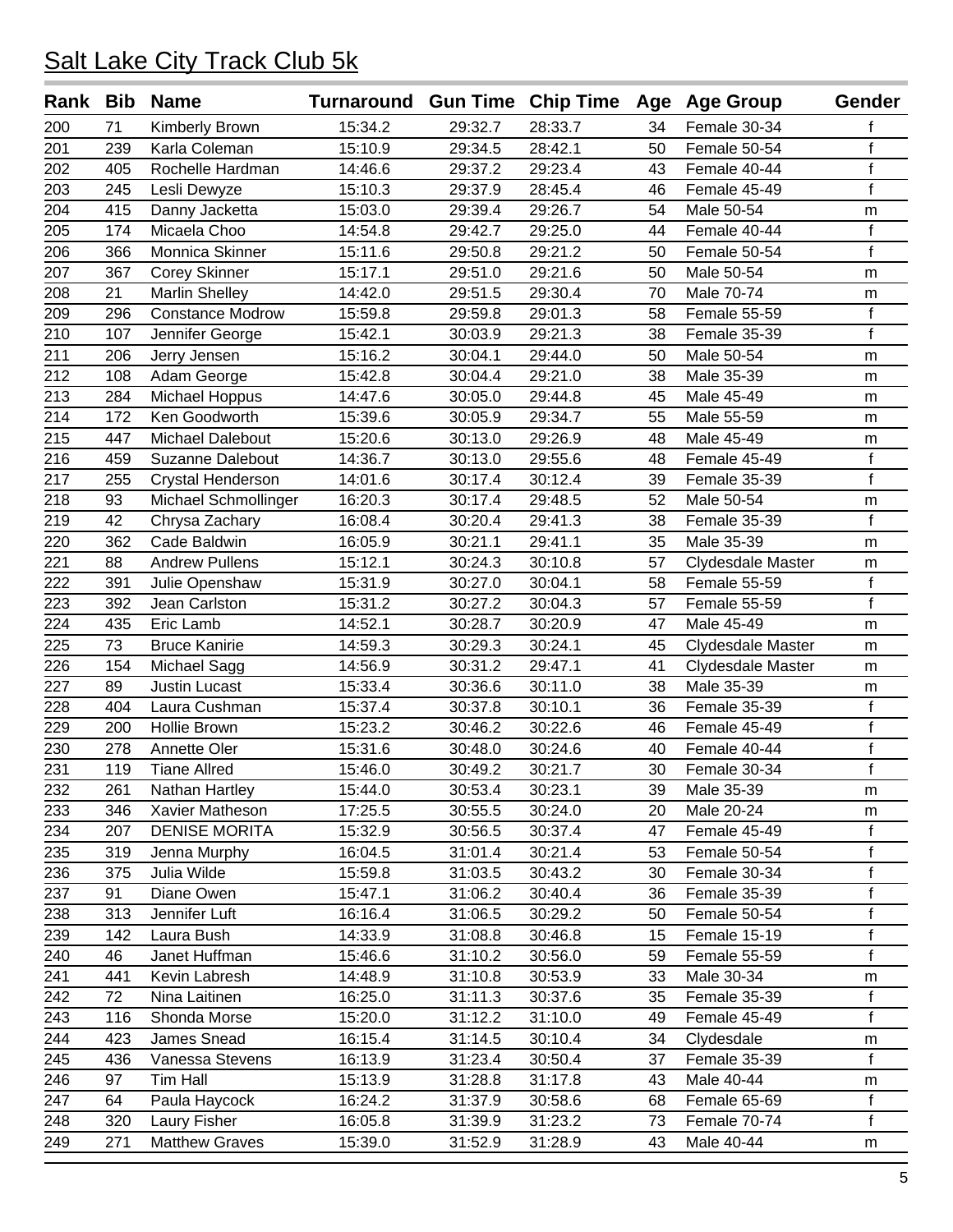| Rank Bib         |                | <b>Name</b>             | Turnaround Gun Time Chip Time Age Age Group |         |         |    |                   | Gender       |
|------------------|----------------|-------------------------|---------------------------------------------|---------|---------|----|-------------------|--------------|
| 250              | 416            | Caroline Jacketta       | 16:19.8                                     | 32:20.8 | 32:08.9 | 19 | Female 15-19      | f            |
| 251              | 136            | Susan Hayward           | 16:13.5                                     | 32:22.2 | 31:54.9 | 43 | Female 40-44      | f            |
| 252              | 103            | Amber Green             | 16:11.0                                     | 32:22.9 | 31:52.6 | 34 | Female 30-34      | $\mathsf{f}$ |
| 253              | 280            | Rocky Ulibarri          | 16:00.8                                     | 32:23.8 | 31:54.0 | 58 | Male 55-59        | m            |
| 254              | 60             | Kristen Carson          | 16:23.0                                     | 32:26.6 | 32:18.9 | 48 | Female 45-49      | $\mathsf f$  |
| 255              | 68             | Amber LaFata            | 15:47.5                                     | 32:26.7 | 32:19.2 | 42 | Female 40-44      | $\mathsf f$  |
| 256              | 63             | <b>Mercedes Torrens</b> | 15:48.2                                     | 32:26.7 | 32:19.2 | 48 | Female 45-49      | f            |
| 257              | 90             | Wayne Freestone         | 16:53.8                                     | 32:33.5 | 31:41.9 | 63 | Male 60-64        | m            |
| 258              | 241            | Glen Koga               | 17:06.9                                     | 32:38.0 | 32:03.5 | 71 | Male 70-74        | m            |
| 259              | 297            | Wendy Van De Kamp       | 16:03.7                                     | 32:39.1 | 32:35.4 | 70 | Female 70-74      | $\mathsf f$  |
| 260              | 220            | Shannon Kramer          | 16:54.5                                     | 32:45.8 | 31:46.4 | 39 | Female 35-39      | f            |
| 261              | 22             | <b>Richard Murray</b>   | 16:56.8                                     | 32:46.4 | 31:19.8 | 52 | Male 50-54        | m            |
| 262              | 330            | Sheyla Holt             | 16:39.1                                     | 32:47.9 | 32:08.4 | 46 | Athena Master     | $\mathsf f$  |
| 263              | 53             | <b>Heather Jewett</b>   | 17:06.2                                     | 32:50.4 | 32:10.7 | 37 | Female 35-39      | $\mathsf f$  |
| 264              | 54             | Sabra Gubler            | 17:06.0                                     | 32:51.1 | 32:11.0 | 40 | Female 40-44      | $\mathsf f$  |
| 265              | 396            | Kinsey Griffin          | 16:17.3                                     | 32:53.3 | 32:37.3 | 24 | Athena            | $\mathsf f$  |
| 266              | 3              | Jon Schwartz            | 16:17.7                                     | 32:54.1 | 32:49.3 | 49 | Clydesdale Master | m            |
| 267              | 94             | Lisa Schmollinger       | 16:30.5                                     | 33:01.1 | 32:32.1 | 51 | Female 50-54      | $\mathsf f$  |
| 268              | 143            | <b>Audrey Miner</b>     | 16:35.9                                     | 33:01.8 | 32:34.6 | 43 | Athena Master     | $\mathsf f$  |
| 269              | 135            | Polo Vazquez            | 17:00.5                                     | 33:07.6 | 32:16.2 | 60 | Male 60-64        | m            |
| 270              | 254            | Mathis Larsen           | 16:49.5                                     | 33:17.3 | 32:46.7 | 17 | Male 15-19        | m            |
| 271              | 196            | <b>Wendy Edwards</b>    | 17:05.2                                     | 33:18.0 | 32:52.9 | 55 | Athena Master     | f            |
| 272              | 232            | Kayla Schutz            | 16:10.8                                     | 33:20.0 | 33:04.4 | 31 | Athena            | $\mathsf f$  |
| 273              | 138            | Angela Curtis           | 17:01.8                                     | 33:37.6 | 33:09.0 | 40 | Female 40-44      | $\mathsf f$  |
| 274              | 20             | Veronica                | 17:03.4                                     | 33:50.8 | 33:09.1 | 46 | Athena Master     | $\mathsf f$  |
| 275              | 181            | Dean Osborn             | 17:17.2                                     | 33:51.4 | 33:28.2 | 69 | Male 65-69        | m            |
| 276              | 260            | <b>Malarkey Hartley</b> | 18:06.4                                     | 33:56.9 | 33:25.5 | 40 | Athena Master     | f            |
| $\overline{277}$ | 403            | Pamela Hardin           | 17:01.1                                     | 33:58.5 | 33:21.9 | 58 | Female 55-59      | $\mathsf f$  |
| 278              | 344            | Dana Tran               | 17:26.4                                     | 34:04.4 | 33:33.0 | 21 | Female 20-24      | $\mathsf f$  |
| 279              | 104            | Madeline Araya          | 17:21.7                                     | 34:07.8 | 33:35.9 | 41 | Female 40-44      | $\mathsf f$  |
| 280              | 356            | Raquel Sauer            | 16:37.1                                     | 34:18.0 | 33:47.3 | 50 | Female 50-54      | $\mathsf f$  |
| 281              | 311            | <b>Judy Nelson</b>      | 17:20.7                                     | 34:20.4 | 33:42.1 | 67 | Female 65-69      | $\mathsf f$  |
| 282              | 124            | Kenny Coleman           | 15:58.3                                     | 34:24.1 | 34:11.5 | 45 | Clydesdale Master | m            |
| 283              | 139            | Stella Blight           | 17:20.0                                     | 34:28.2 | 34:02.3 | 61 | Female 60-64      | f            |
| 284              | 56             | Ryan Kelly              | 23:40.2                                     | 34:29.6 |         | 42 | Male 40-44        | m            |
| 285              | 289            | Kelly Barland           | 16:52.9                                     | 34:35.1 | 34:21.1 | 39 | Female 35-39      |              |
| 286              | 39             | Carmen Nulph            | 17:05.1                                     | 34:38.1 | 34:23.1 | 48 | Female 45-49      | $\mathsf f$  |
| 287              | 384            | Jeni Messerian          | 17:29.0                                     | 34:40.4 | 34:30.7 | 37 | Female 35-39      | f            |
| 288              | 399            | Jacob Kendall           | 16:20.5                                     | 34:40.8 | 34:26.0 | 18 | Male 15-19        | m            |
| 289              | 151            | Georgiana Donavin       | 18:51.3                                     | 34:50.0 | 34:11.8 | 60 | Female 60-64      | f            |
| 290              | 337            | <b>Clint Couser</b>     | 16:50.8                                     | 34:57.5 | 34:32.9 | 42 | Male 40-44        | m            |
| 291              | 28             | Karon Rowe              | 16:40.3                                     | 35:01.9 | 34:32.3 | 35 | Female 35-39      | $\mathsf f$  |
| 292              | 167            | Kaye Beeny              | 17:03.0                                     | 35:05.4 | 34:15.3 | 48 | Athena Master     | f            |
| 293              | 412            | Nikki Moore             | 18:12.1                                     | 35:13.8 | 34:19.1 | 29 | Athena            | $\mathsf f$  |
| 294              | 159            | Ann Kutterer            | 17:08.1                                     | 35:15.8 | 35:06.9 | 49 | Female 45-49      | $\mathsf f$  |
| 295              | 456            | Micalynn Christiansen   | 16:57.6                                     | 35:18.1 | 34:45.0 | 40 | Athena Master     | f            |
| 296              | 18             | Teresa Taylor           | 17:53.3                                     | 35:20.0 | 34:47.1 | 56 | Female 55-59      | f            |
| 297              | 126            | Thu Lam                 | 17:41.3                                     | 35:37.7 | 35:33.7 | 57 | Female 55-59      | f            |
| 298              | $\overline{2}$ | Kirsten Schwartz        | 17:37.9                                     | 35:38.0 | 35:35.0 | 50 | Female 50-54      | f            |
| 299              | 341            | Earl Chantrill          | 18:07.3                                     | 35:46.7 | 35:13.9 | 75 | Male 75+          | m            |
|                  |                |                         |                                             |         |         |    |                   |              |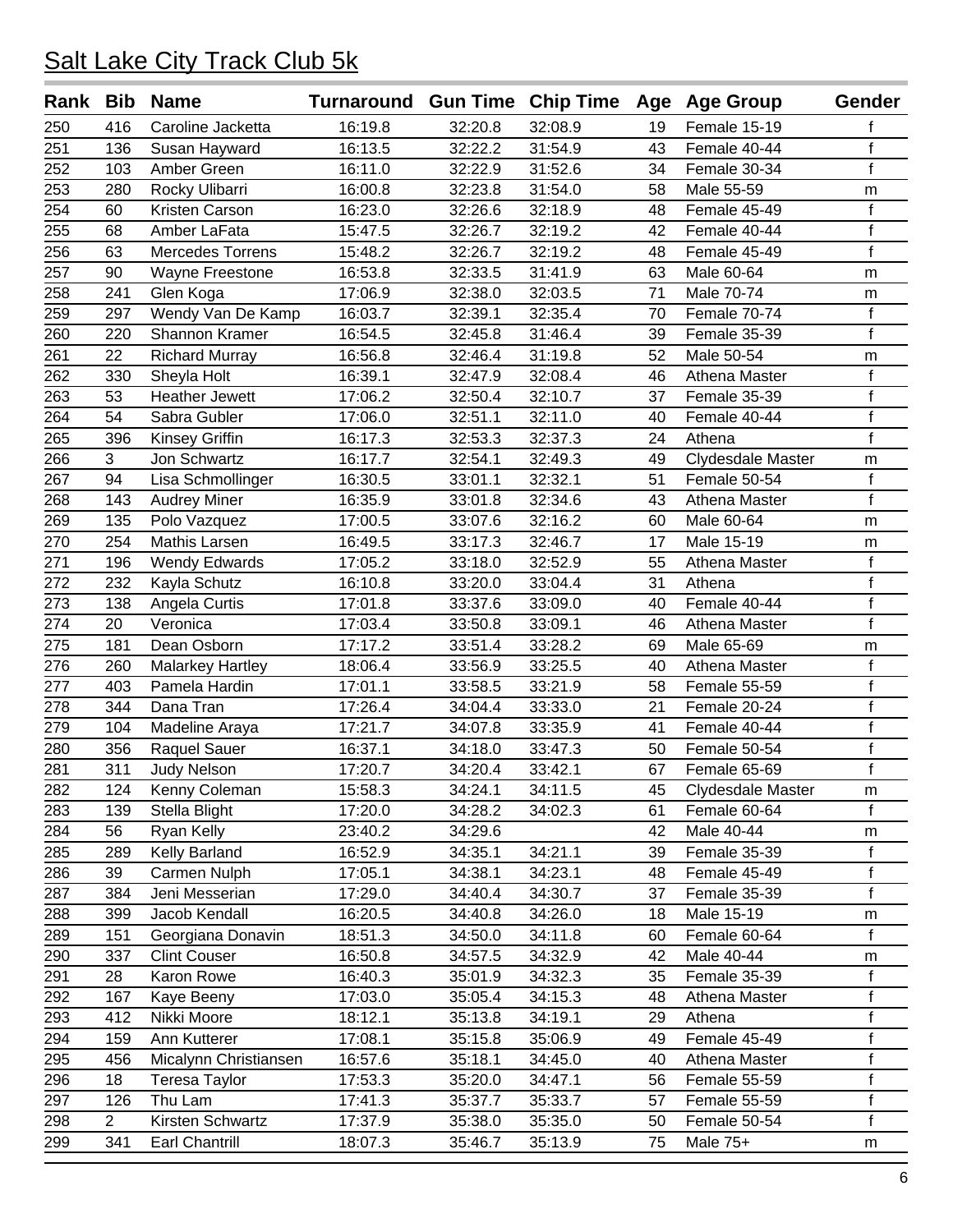| Rank Bib         |     | <b>Name</b>             | Turnaround Gun Time Chip Time Age Age Group |         |         |    |                   | Gender       |
|------------------|-----|-------------------------|---------------------------------------------|---------|---------|----|-------------------|--------------|
| 300              | 218 | Natalie Goodwin         | 17:28.3                                     | 35:49.7 | 35:46.7 | 43 | Female 40-44      | f            |
| 301              | 52  | <b>Toni Conover</b>     | 17:46.1                                     | 36:12.8 | 35:29.3 | 31 | Female 30-34      | f            |
| 302              | 258 | Franny Johnson          | 17:45.6                                     | 36:13.0 | 35:29.9 | 36 | Female 35-39      | $\mathsf f$  |
| 303              | 252 | Casi Zaharias           | 17:30.3                                     | 36:31.8 | 36:23.1 | 43 | Female 40-44      | $\mathsf f$  |
| 304              | 452 | Janet Rogers            | 18:05.9                                     | 36:33.8 | 36:26.6 | 63 | Female 60-64      | $\mathsf f$  |
| 305              | 157 | Katie Faini             | 19:57.4                                     | 36:37.5 | 35:40.1 | 30 | Female 30-34      | $\mathsf f$  |
| 306              | 188 | Cassy Clayton           | 18:05.1                                     | 36:39.0 | 36:08.0 | 50 | Female 50-54      | $\mathsf f$  |
| 307              | 43  | Penny Phillips          | 18:04.9                                     | 36:42.6 | 36:22.2 | 52 | Female 50-54      | $\mathsf f$  |
| 308              | 424 | Nancy Jones             | 18:37.2                                     | 36:48.5 | 36:23.4 | 53 | Female 50-54      | $\mathsf f$  |
| 309              | 316 | <b>Colene Melton</b>    | 17:58.3                                     | 36:51.3 | 36:35.0 | 50 | Athena Master     | $\mathsf f$  |
| 310              | 256 | <b>Terri Kelly</b>      | 18:22.8                                     | 36:59.1 | 36:40.5 | 60 | Athena Master     | f            |
| 311              | 110 | <b>Steve Patten</b>     | 18:54.2                                     | 37:15.1 | 36:46.8 | 55 | Clydesdale Master | m            |
| 312              | 419 | Sarah Witesman          | 19:51.2                                     | 37:39.0 | 36:42.6 | 32 | Female 30-34      | $\mathsf{f}$ |
| 313              | 158 | Alex Faini              | 19:56.9                                     | 37:40.5 | 36:43.2 | 30 | Male 30-34        | m            |
| 314              | 363 | Andrea Park             | 18:47.1                                     | 37:43.0 | 37:06.1 | 50 | Female 50-54      | f            |
| 315              | 182 | Kristin Osborn          | 19:12.3                                     | 37:48.4 | 37:26.2 | 68 | Female 65-69      | f            |
| 316              | 59  | Elisa Randle            | 18:00.1                                     | 37:50.0 | 37:47.1 | 39 | Female 35-39      | $\mathsf f$  |
| 317              | 326 | <b>Kim Barrus</b>       | 18:47.1                                     | 37:57.0 | 37:28.0 | 43 | Athena Master     | $\mathsf f$  |
| 318              | 35  | Dawna Romney            | 19:06.6                                     | 38:06.2 | 37:29.6 | 64 | Female 60-64      | $\mathsf f$  |
| 319              | 408 | Kassandra Ramirez       | 19:47.9                                     | 38:14.5 | 37:37.7 | 15 | Female 15-19      | $\mathsf{f}$ |
| 320              | 221 | <b>Larry Barnes</b>     | 19:00.4                                     | 38:39.4 | 37:57.0 | 43 | Male 40-44        | m            |
| 321              | 26  | James Burlingham        | 18:45.4                                     | 38:43.8 | 38:16.6 | 77 | Male 75+          | m            |
| 322              | 398 | Alyson Kendall          | 20:11.2                                     | 38:58.3 | 38:42.7 | 48 | Female 45-49      | $\mathsf f$  |
| 323              | 186 | <b>Lily Stanley</b>     | 20:12.8                                     | 38:58.3 | 38:42.6 | 15 | Female 15-19      | $\mathsf f$  |
| 324              | 170 | Shelli Olsen            | 20:30.3                                     | 39:12.5 | 38:26.6 | 45 | Female 45-49      | f            |
| 325              | 212 | Katie Digs Howard       | 19:14.7                                     | 39:14.6 | 38:50.2 | 38 | Female 35-39      | $\mathsf{f}$ |
| 326              | 457 | Daniel Stober           | 18:32.0                                     | 39:16.2 | 38:44.2 | 54 | Male 50-54        | m            |
| $\overline{327}$ | 231 | Nancy Linky             | 19:35.4                                     | 39:18.3 | 38:42.6 | 72 | Female 70-74      | $\mathsf{f}$ |
| 328              | 99  | <b>Chris Lewis</b>      | 20:27.7                                     | 39:34.4 | 38:46.9 | 66 | Male 65-69        | m            |
| 329              | 166 | Kendall Olsen           | 20:30.1                                     | 39:49.8 | 39:02.9 | 44 | Male 40-44        | m            |
| 330              | 233 | Rebecca Barley          | 19:36.3                                     | 40:10.6 | 39:36.7 | 35 | Athena            | f            |
| 331              | 175 | Cherran Zullo           | 20:14.1                                     | 40:23.0 | 39:39.1 | 62 | Female 60-64      | $\mathsf f$  |
| 332              | 55  | Jessica Johnson         |                                             | 40:45.6 | 39:26.8 | 29 | Athena            | Τ            |
| 333              | 148 | Mindy Osmond            | 20:22.4                                     | 40:59.6 | 40:08.2 | 41 | Athena Master     | f            |
| 334              | 407 | Janet Ramirez           | 20:47.4                                     | 41:03.3 | 40:25.9 | 36 | Athena            | f            |
| 335              | 339 | Jessica Couser          | 20:10.9                                     | 41:09.5 | 40:43.3 | 42 | Female 40-44      | $\mathsf{f}$ |
| 336              | 100 | Clay Carter             | 20:59.9                                     | 41:18.5 | 40:28.6 | 76 | Male 75+          | m            |
| 337              | 288 | David Swan              | 21:22.0                                     | 41:20.2 | 40:33.3 | 56 | Male 55-59        | m            |
| 338              | 106 | Julie Gonzales          | 20:37.2                                     | 41:28.3 | 40:56.1 | 44 | Female 40-44      | f            |
| 339              | 152 | Dana Lueckler           | 20:56.0                                     | 41:32.2 | 40:42.2 | 43 | Clydesdale Master | m            |
| 340              | 153 | Jennifer Lueckler       | 20:55.0                                     | 41:32.3 | 40:42.7 | 41 | Athena Master     | f            |
| 341              | 141 | Anny Gaviria            | 20:38.9                                     | 41:56.4 | 41:35.2 | 28 | Athena            | $\mathsf f$  |
| 342              | 431 | Heidi Alger             | 21:45.1                                     | 42:06.9 | 41:39.6 | 38 | Female 35-39      | f            |
| 343              | 57  | Lisa Kelly              | 27:13.7                                     | 42:11.7 | 30:01.4 | 40 | Female 40-44      | $\mathsf{f}$ |
| 344              | 304 | <b>Brent Taylor</b>     | 20:42.8                                     | 42:17.4 | 42:01.1 | 51 | Clydesdale Master | m            |
| 345              | 76  | Kathryn Webster         | 21:53.5                                     | 42:50.8 | 42:15.1 | 67 | Female 65-69      | f            |
| 346              | 429 | Robert Springer         | 25:24.5                                     | 43:06.7 | 42:47.5 | 13 | Male 12-14        | m            |
| 347              | 340 | Rebecca Roper           | 21:55.3                                     | 43:17.5 | 42:25.2 | 42 | Female 40-44      | f            |
| 348              | 365 | <b>Denise Checketts</b> | 22:15.3                                     | 43:43.6 | 43:06.4 | 57 | Female 55-59      | f            |
| 349              | 204 | Shenanigans Buell       | 21:09.1                                     | 43:59.7 | 43:29.1 | 41 | Athena Master     | $\mathsf f$  |
|                  |     |                         |                                             |         |         |    |                   |              |